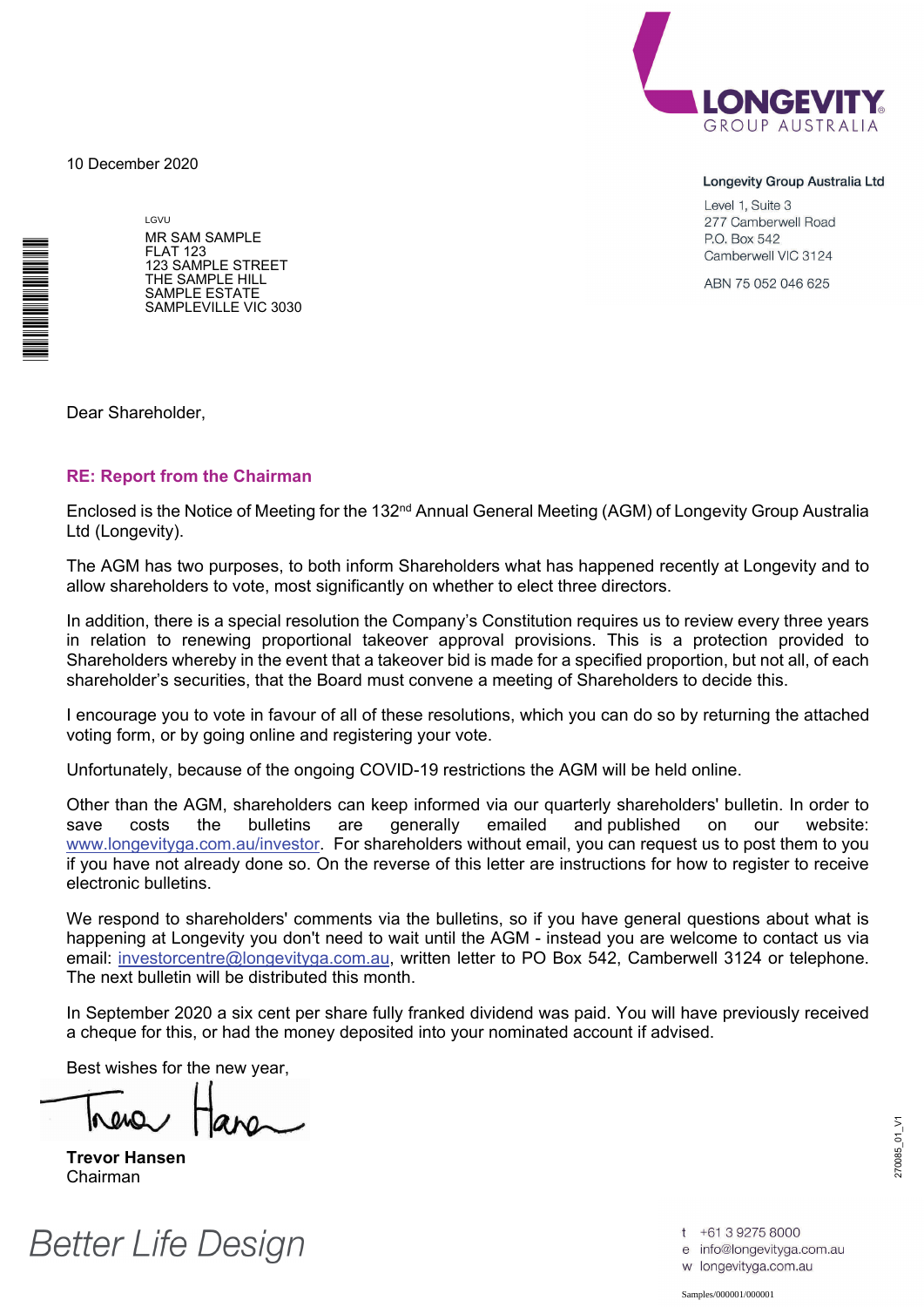

Shareholder Bulletins are posted on our corporate website. Interested shareholders can register for a direct email by using the Computershare Easy Update website, alternatively you can get in touch with Computershare on 1300 850 505 and you can provide them with your email address and communication preferences.

#### **Electronic Updates and Communications**

To take advantage of the Easy Update website where you can update personal details and select to receive automated quarterly e-newsletter and security holder communication elections (ie Notice of Meeting for AGM) please see below.

*Note: If you hold shares in ASX listed companies and have an existing Investor Centre account with Computershare, you will not be able to add your Longevity Group Australia Limited shares to your existing account, you will need to create a new account for these unlisted shares.* 

#### How to enter your security holder information online

Please ensure you have your Securityholder Reference Number ('SRN'). This number is found on the front of your certificate at the top of the page and begins with the letter "I", in front of you before entering the Easy Update website. For security reasons please keep this information (SRN) confidential.

- Step 1 Go to www.computershare.com.au/easyupdate/LGVU. The Easy Update service is fast, secure and will ensure you receive information on time. This facility allows your personal information to be reviewed and updated as required by yourself.
- Step 2 Provide your access details SRN, Post Code or Country, the 5-character security code and read and agree to the Terms & Conditions.
- Step 3 Update your personal information if required and **include your email address**.
- Step 4 In Step 3 select your Communication preferences for Company Information; Statements, and Notice of Meeting and Proxy.
- Step 5 Please ensure the details you have entered are correct before clicking "confirm". Record your receipt number as you will need this should you have any enquiries regarding this service.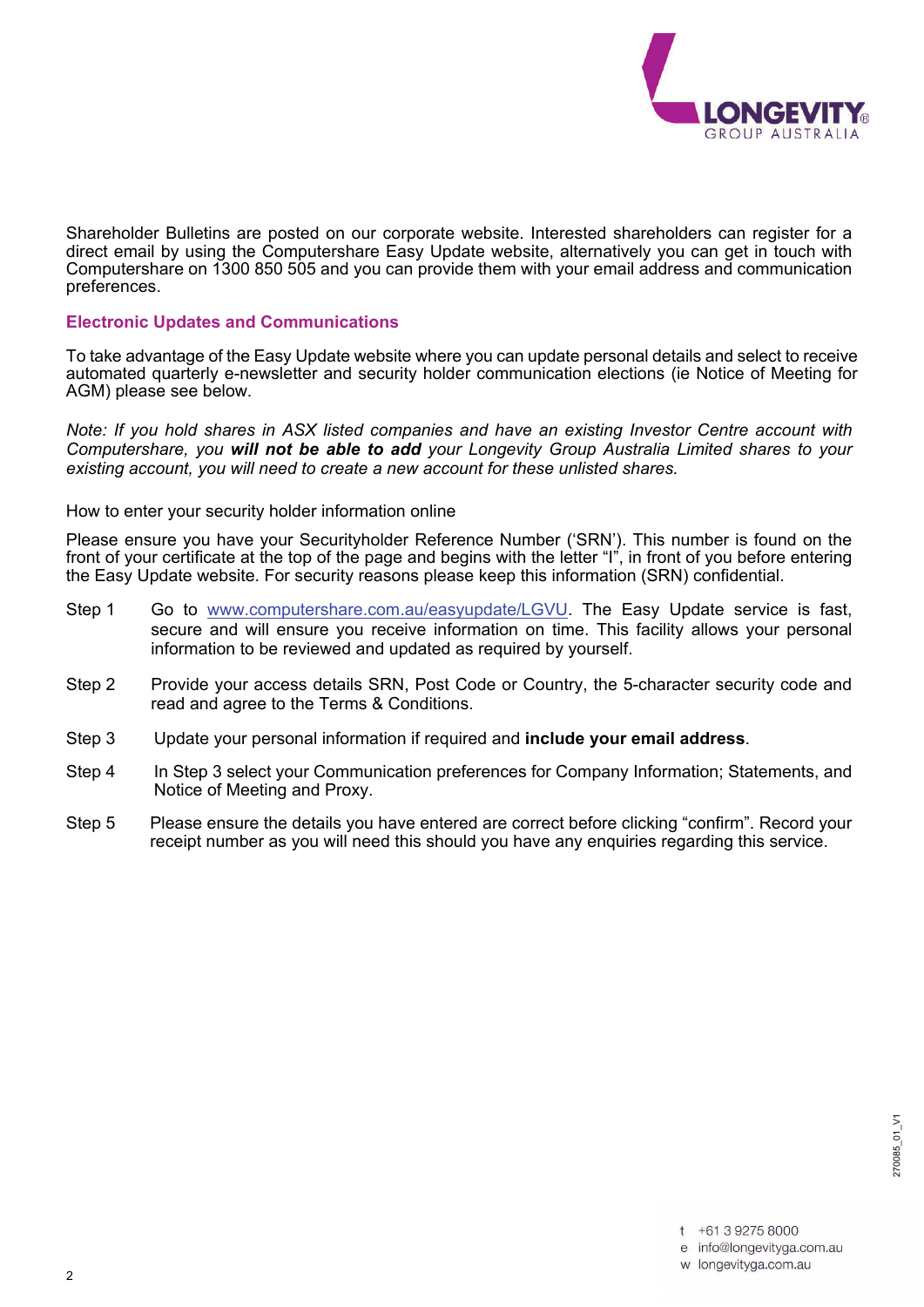

#### Longevity Group Australia Ltd

Level 1, Suite 3 277 Camberwell Road P.O. Box 542 Camberwell VIC 3124

ABN 75 052 046 625

# **Notice of Annual General Meeting, Explanatory Statement and**

# **Proxy Form**

132<sup>nd</sup> Annual General Meeting of Longevity Group Australia Ltd to be held as a

virtual meeting via the Lumi platform

on 20 January 2021, commencing at 10.00am

This Notice of Annual General Meeting and Explanatory Statement should be read in its entirety.

If shareholders are in any doubt as to how to vote, they should seek advice from their own independent professional advisers without delay.

**Better Life Design** 

t +61 3 9275 8000

e info@longevityga.com.au

w longevityga.com.au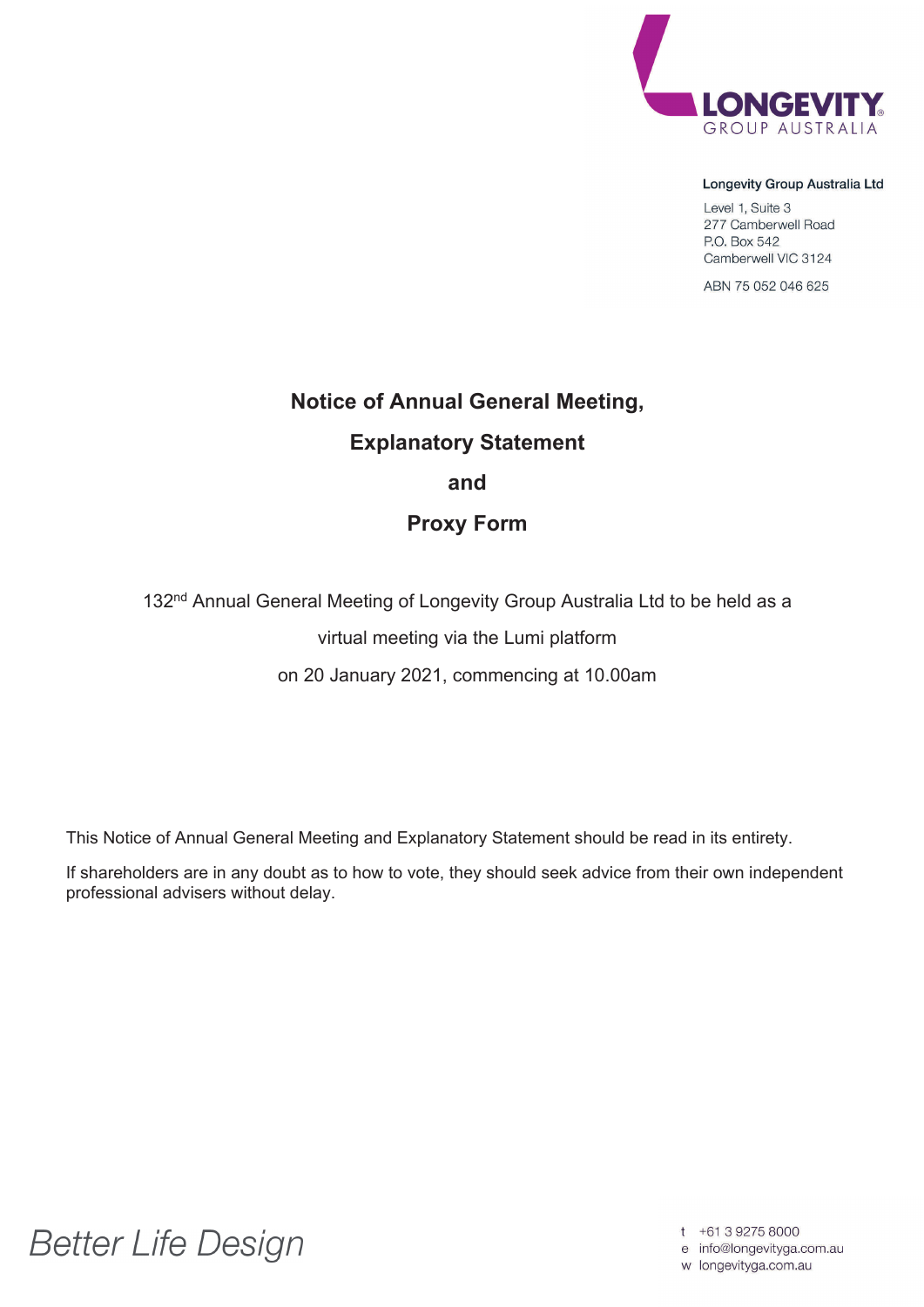# **General Meeting Agenda**



The business to be transacted at the Meeting is set out below:

#### Ordinary business

#### **Financials**

To receive and consider the Financial Statements, Directors' Report and Auditor's Report for the financial year ended 30 June 2020.

A copy of the Company's 2020 Annual Report is available at the Company's website www.longevityga.com.au.

#### **Resolution 1** - Election of Phillip Altieri as a Director of the Company

To consider and, if thought fit, to pass the following Resolution as an **ordinary resolution**:

"*That Phillip Altieri, being eligible for election as a Director and having offered himself for election, be appointed as a Director of the Company, with effect immediately after the passing of this resolution.*"

Note: No other person nominated for election as a director of the Company, in accordance with clause 14.3(e) of the Constitution, by close of the nominations period.

#### **Resolution 2** - Election of Matthew Chun as a Director of the Company

To consider and, if thought fit, to pass the following Resolution as an **ordinary resolution**:

"*That Matthew Chun, being eligible for election as a Director and having offered himself for election, be appointed as a Director of the Company, with effect immediately after the passing of this resolution."* 

Note: No other person nominated for election as a director of the Company, in accordance with clause 14.3(e) of the Constitution, by close of the nominations period.

#### **Resolution 3 -** Election of John Coulson as a Director of the Company

To consider and, if thought fit, to pass the following Resolution as an **ordinary resolution**:

"*That John Coulson, being eligible for election as a Director and having offered himself for election, be appointed as a Director of the Company, with effect immediately after the passing of this resolution."* 

Note: No other person nominated for election as a director of the Company, in accordance with clause 14.3(e) of the Constitution, by close of the nominations period.

#### **Resolution 4** - Director Numbers

To consider and, if thought fit, to pass the following Resolution as an **ordinary resolution**:

*"Approval is given to set the maximum number of Directors under clause 14.1(a) of the Constitution to be four (4)."* 

#### Special business

**Resolution 5 –** Approval of proportional takeover provision

To consider and, if thought fit, to pass the following Resolution as a **special resolution**:

"*That approval is given for the proportional takeover provisions in clause 12 of the Constitution to be renewed for a period of 3 years commencing on the date of this resolution in accordance with section 648G of the Corporations Act 2001 (Cth).*"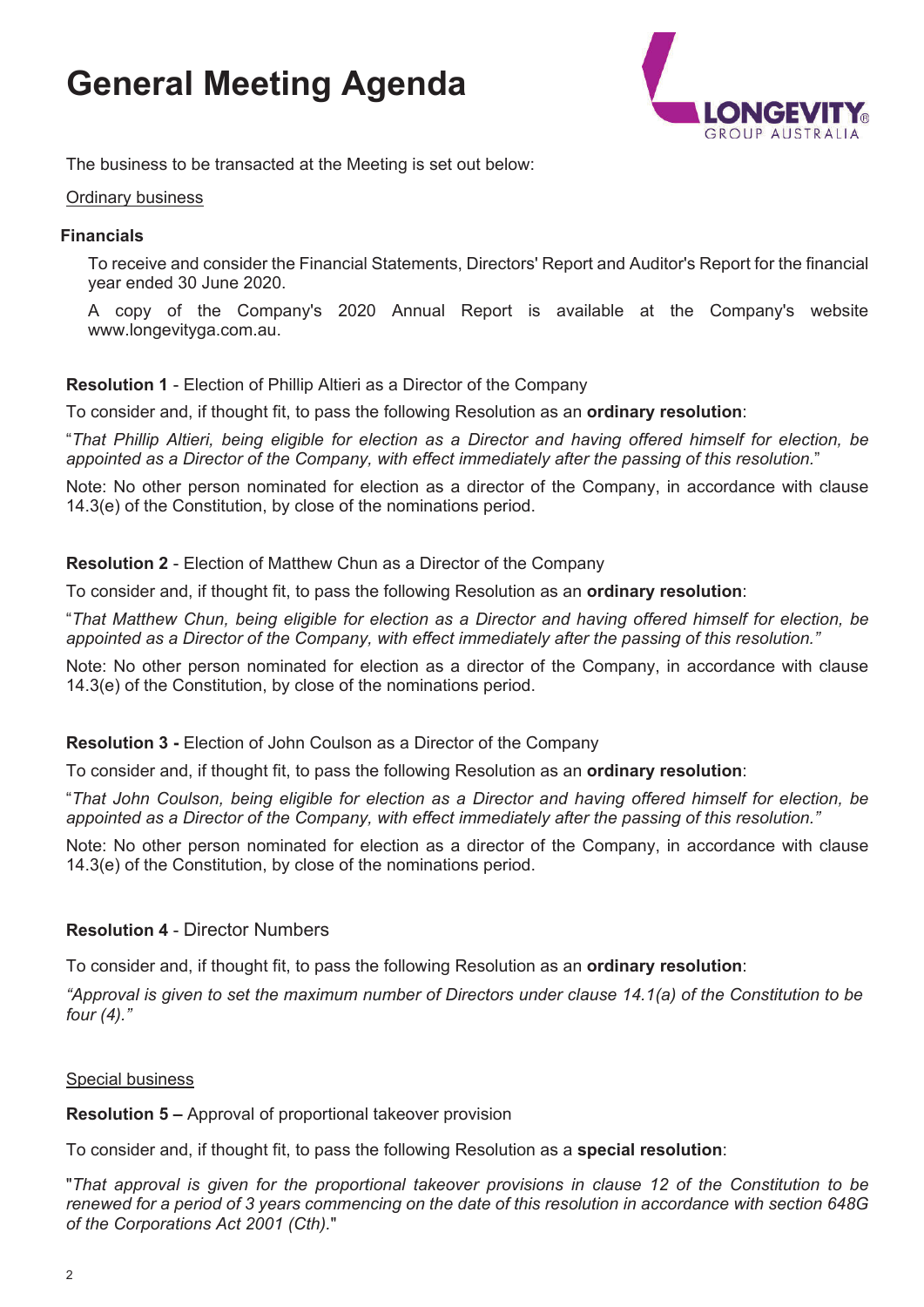

At the Meeting, the Chairperson will allow a reasonable opportunity for Shareholders to ask questions about, or make comments on, the management of the Company. Shareholders will also be given a reasonable opportunity at the Meeting to ask the Auditor questions about the content of its report, and the conduct of its audit of the Company for the past financial year.

By order of the board:

Sally Eddison **Company Secretary**  15 December 2020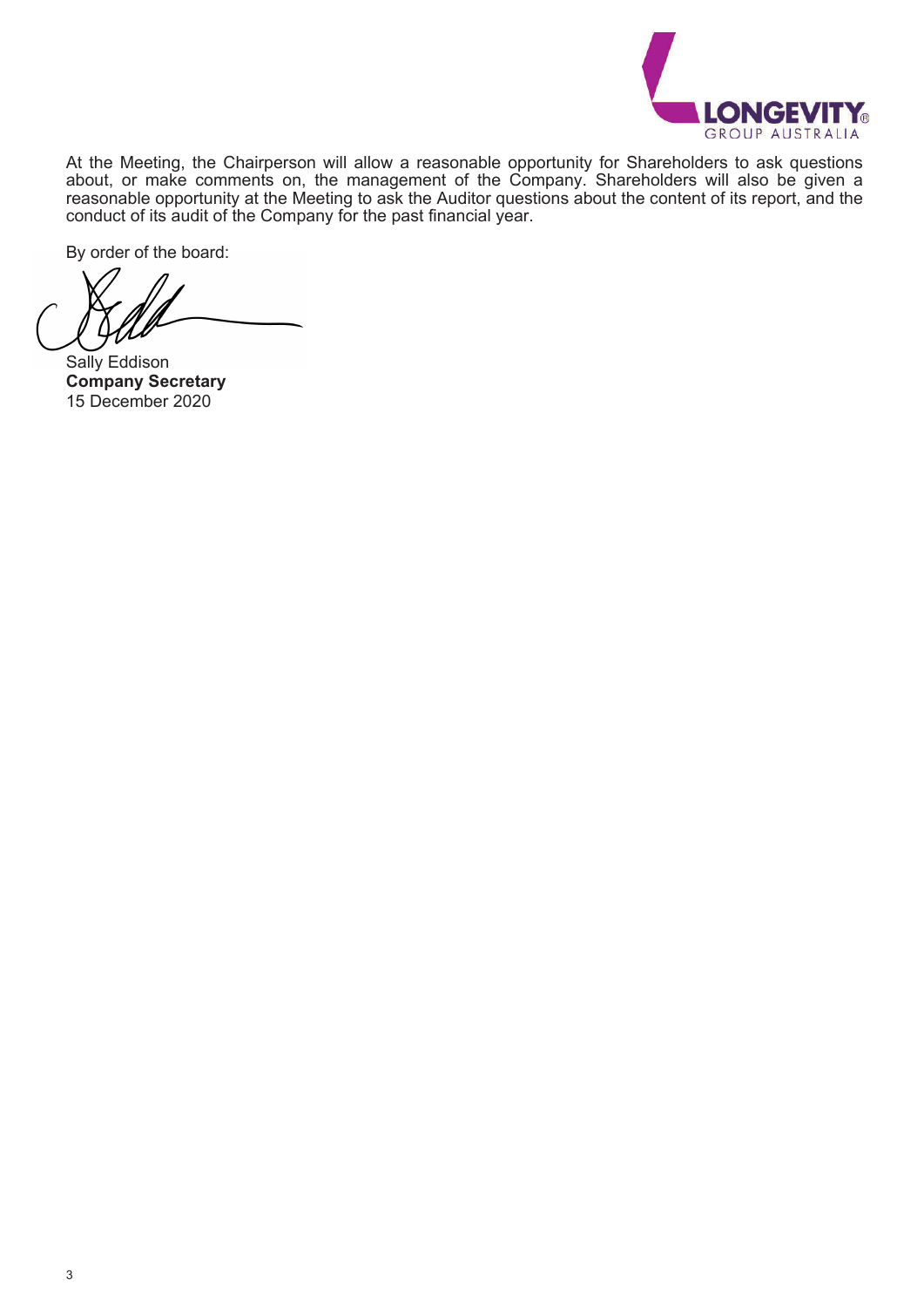

# **Notes**

| Proxies:<br>appointment          | A Shareholder of the Company who is entitled to attend and vote at<br>the Meeting has a right to appoint a person as their proxy to attend<br>and vote for the Shareholder at the Meeting.<br>A proxy need not be a Shareholder of the Company.                                                                                                                                                                                                       |
|----------------------------------|-------------------------------------------------------------------------------------------------------------------------------------------------------------------------------------------------------------------------------------------------------------------------------------------------------------------------------------------------------------------------------------------------------------------------------------------------------|
| Proxies: lodgement               | To be valid, a Proxy Form must be received by the Company by no<br>later than 10.00am (AEDT) on Monday, 18 January 2021 (Proxy<br>Deadline).                                                                                                                                                                                                                                                                                                          |
|                                  | Proxy Forms may be submitted by:                                                                                                                                                                                                                                                                                                                                                                                                                      |
|                                  | hand delivery to: C/- Computershare Investor Services Pty Ltd,<br>452 Johnston Street, Abbotsford, Victoria 3067;<br>post to: Longevity Group Australia Ltd C/- Computershare<br>Investor Services Pty Ltd, GPO Box 242 Melbourne, Victoria<br>3001;<br>facsimile to: Longevity Group Australia Ltd C/- Computershare<br>$\bullet$<br>Investor Services Pty Ltd within Australia to 1800 783 447; or<br>outside of Australia to +(61) 3 9473 2555; or |
|                                  | online at: www.investorvote.com.au.                                                                                                                                                                                                                                                                                                                                                                                                                   |
|                                  | A written proxy appointment must be signed by the Shareholder or the<br>Shareholder's attorney, or where the Shareholder is a body corporate,<br>by its attorney, under seal or otherwise in accordance with law.                                                                                                                                                                                                                                     |
|                                  | Where the appointment is signed by the appointor's attorney, a certified<br>copy of the authority, or the authority itself, must be lodged with the<br>Company in one of the above ways by the Proxy Deadline. If facsimile<br>transmission is used, the authority must be certified.                                                                                                                                                                 |
| Body corporate<br>representative | A Shareholder of the Company who is a body corporate and who is<br>entitled to attend and vote at the Meeting, or a validly appointed proxy<br>who is a body corporate and who is appointed by a Shareholder of the<br>Company entitled to attend and vote at the Meeting, may appoint a<br>person to act as its representative at the Meeting by providing that<br>person with:                                                                      |
|                                  | a letter or certificate, executed in accordance with the body<br>corporate's constitution, authorising the person as the<br>representative; or<br>a copy of the resolution, certified by the secretary or a director<br>of the body corporate, appointing the representative.                                                                                                                                                                         |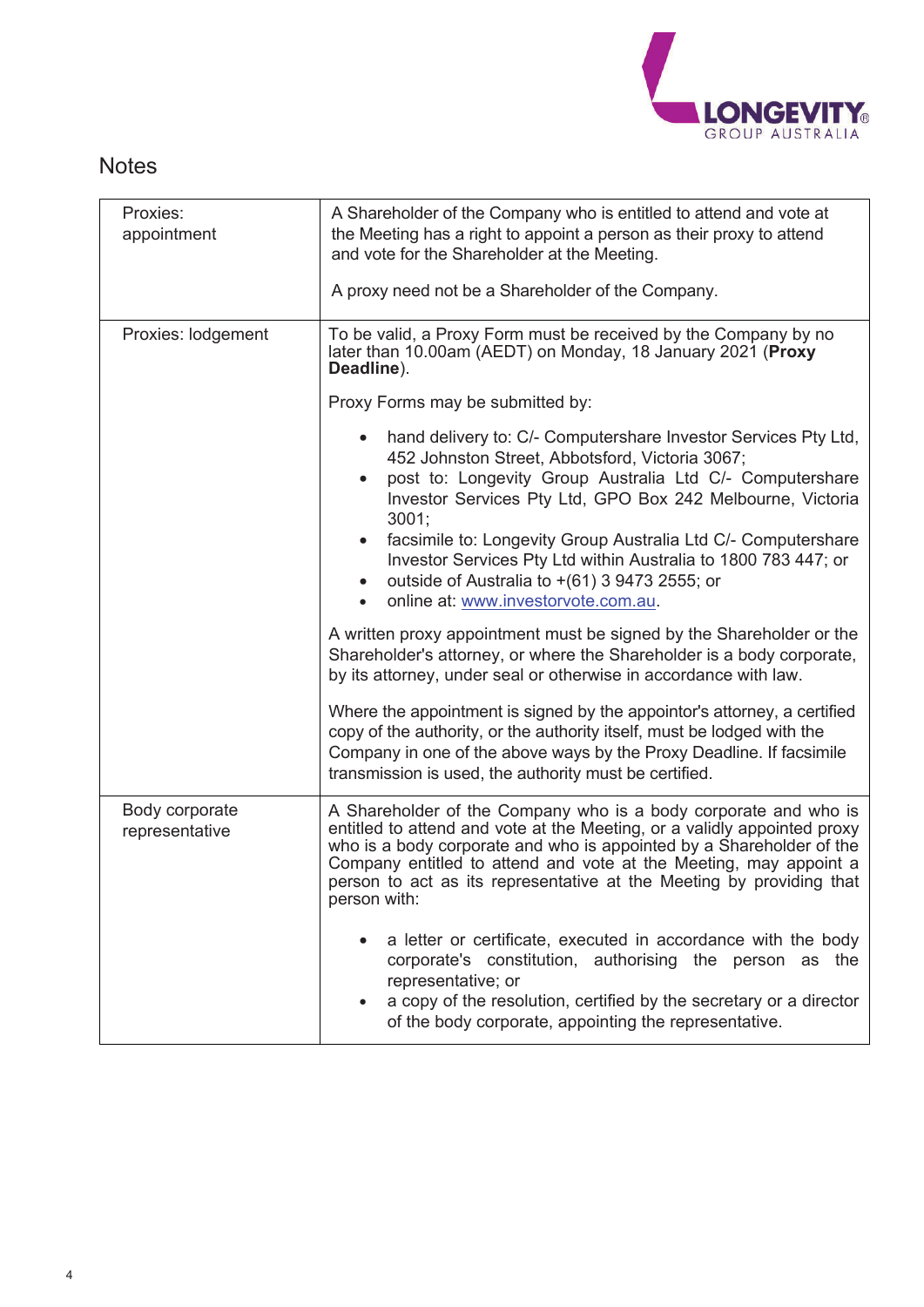

# **Explanatory Statement**

## **1. Background**

### **Introduction**

This Explanatory Statement has been prepared for the information of Shareholders in relation to the business to be conducted at the Meeting.

The purpose of this Explanatory Statement is to provide Shareholders with all information known to the Company which is material to a decision on how to vote on the Resolutions, as set out in the accompanying Notice. This Explanatory Memorandum explains the Resolutions and identifies the Board's reasons for putting them to Shareholders.

#### *Action to be taken by Shareholders*

Shareholders should read this Explanatory Statement carefully before deciding how to vote on the Resolutions set out in the Notice.

All Shareholders are invited and encouraged to attend the Meeting. If a Shareholder is unable to attend in person, the attached Proxy Form should be completed, signed and returned to the Company in accordance with the instructions set out in the Proxy Form and the Notice. Lodgement of a Proxy Form will not preclude a Shareholder from attending and voting at the Meeting in person, but if the Shareholder votes on any Resolution, the person appointed as the proxy must not exercise the rights conferred by the Proxy Form.

### **2. Resolutions**

### **Resolution 1**

#### **Election of Phillip Altieri, as a Director of the Company**

Resolution 1 is an ordinary resolution which seeks approval of Shareholders for the election of Phillip Altieri as a Director of the Company.

Phillip Altieri was appointed as a Director on 25 August 2020 to fill a casual vacancy.

Phil re-joined the Longevity Board in 2020 to assist with delivering value for shareholders and preserve the 130+ year legacy of the company. He was originally appointed to the Board in 2008 and retired in August 2018 due to increased work commitments with The Rail, Tram and Bus Union (RTBU).

Phil brings significant expertise and insight in the areas of infrastructure, employee relations and workplace health and safety issues and has also held advisory roles on national transport issues to various levels of Government.

#### **Recommendation**

The Directors (excluding Phillip Altieri because of his interest) support the election of Phillip Altieri and recommends that Shareholders vote **in favour** of Resolution 1.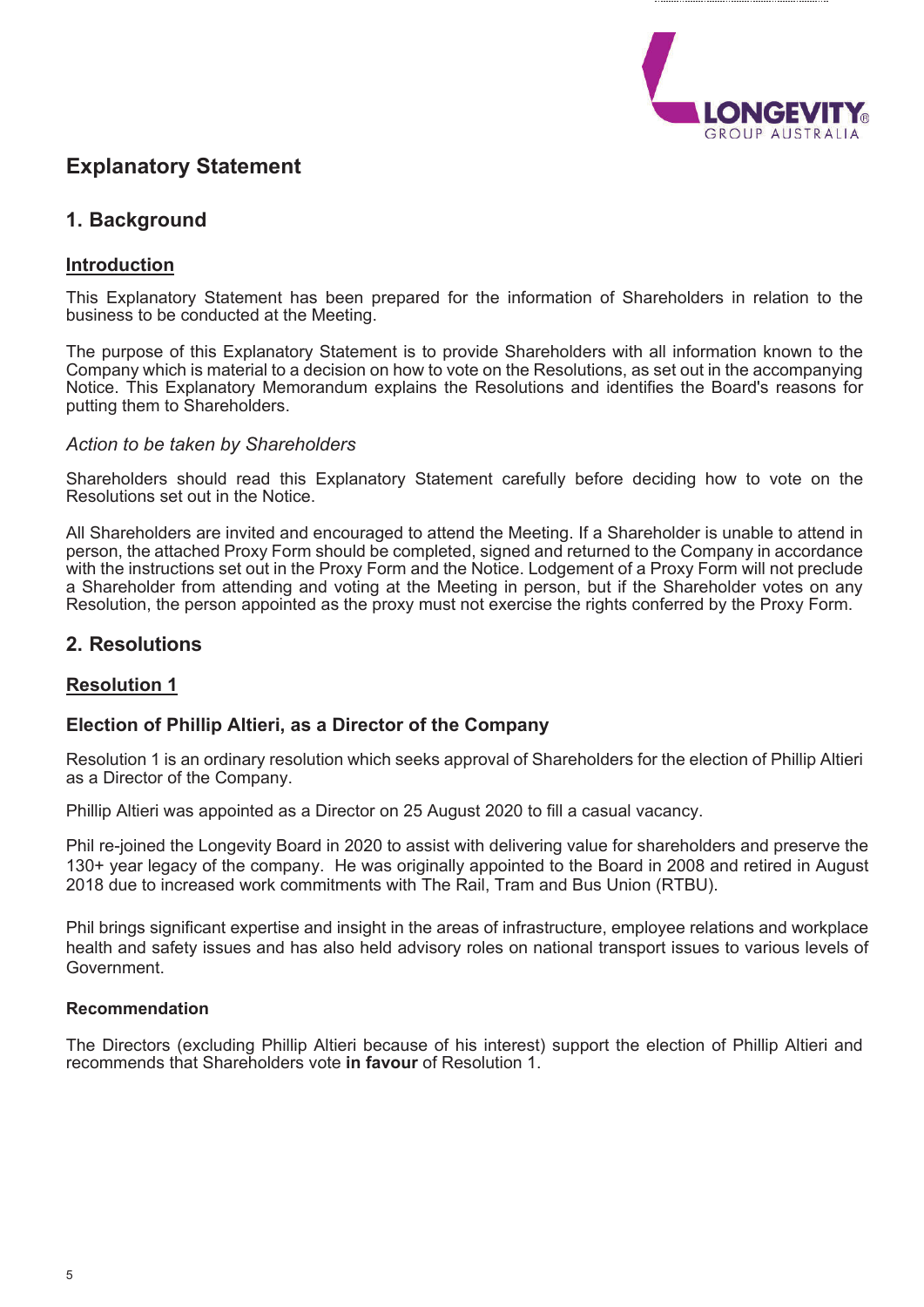

### **Resolution 2**

#### **Election of Matthew Chun as a Director of the Company**

Resolution 2 is an ordinary resolution which seek approval of Shareholders for the election of Matthew Chun as a Director of the Company.

Matthew Chun joined the Longevity Board in October 2020 to fill a casual vacancy.

Matthew is a highly regarded CEO, board director and corporate advisor with over 28 years' experience in the ownership and development of property in the residential, retirement, commercial, industrial, retail and hotel sectors, having held various senior executive positions with ASX listed companies and institutional organisations.

Matthew drives value by formulating a clear vision, purpose and strategy to motivate an organisation using an engaging and authentic leadership style, delivering sustainable strategic and commercial results by driving a customer-focused and performance-based culture.

#### **Recommendation**

The Directors (excluding Matthew Chun because of his interest) support the election of Matthew Chun, and recommends that Shareholders vote **in favour** of Resolution 2.

### **Resolution 3**

#### **Election of John Coulson as a Director of the Company**

Resolution 3 is an ordinary resolution which seek approval of Shareholders for the election of John Coulson as a Director of the Company

John Coulson re-joined the Longevity Board in November 2020 to fill a casual vacancy.

John has been a partner at several chartered accounting firms, heading up management consulting divisions; his focus has been on providing business improvement services to small to medium enterprise including strategic business planning and financial management.

John has had significant experience on boards and committees in corporate and not-for-profit organisations. In these roles, John has concentrated on strengthening governance, strategic planning, financial oversight and risk management. He has chaired a number of audit, finance and risk committees.

#### **Recommendation**

The Directors (excluding John Coulson because of his interest) support the election of John Coulson, and recommends that Shareholders vote **in favour** of Resolution 3.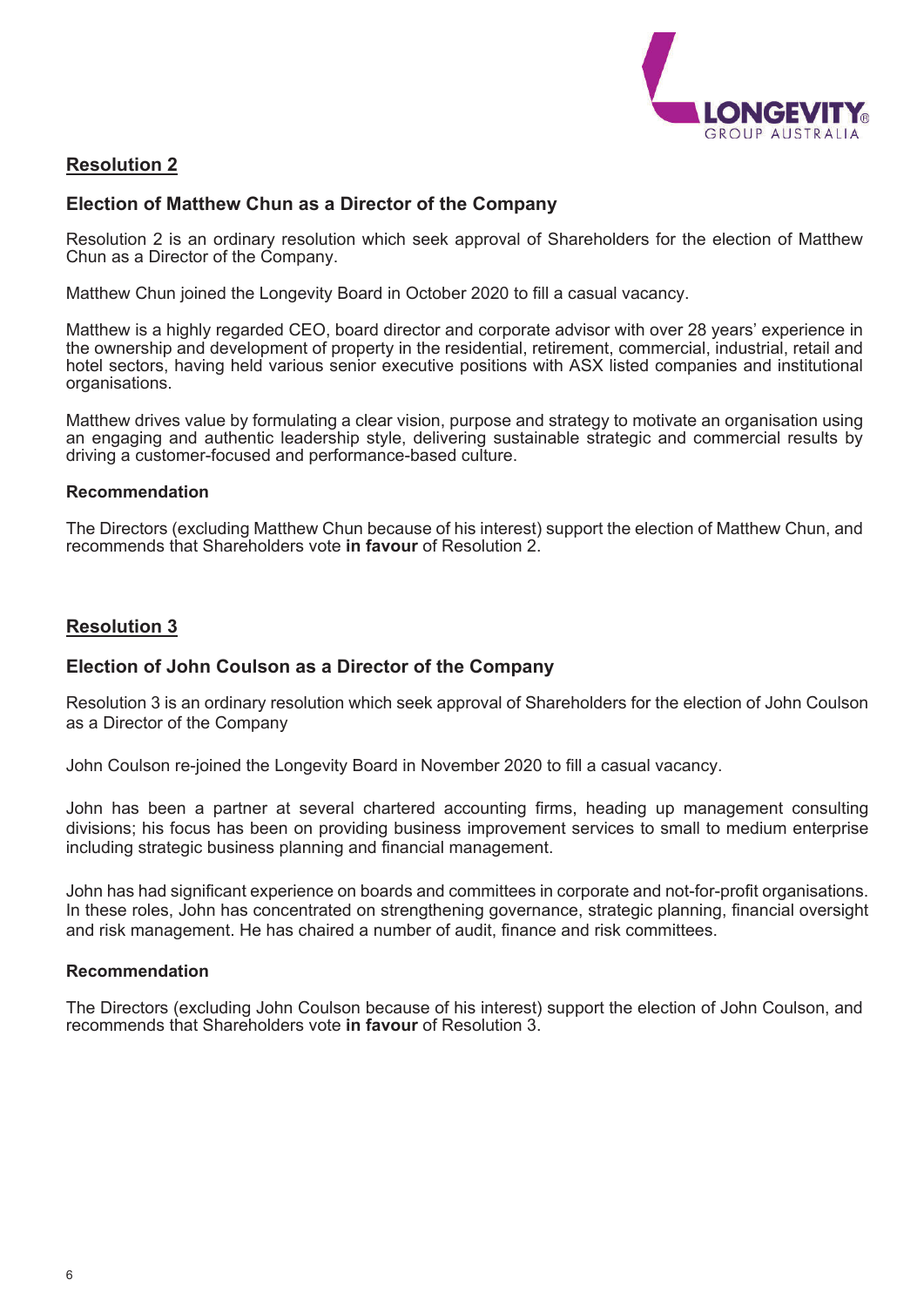

### **Resolution 4**

Resolution 4 is an ordinary resolution which seeks approval from the Shareholders to enable the Board to set a Board limit and reduce the maximum number of Directors to four (4) in accordance with section 201P of the Corporations Act and clause 14.1(a) of the Constitution.

If passed, the Resolution will take immediate effect and in accordance with section 201P(2) of the Corporations Act, will have effect until immediately before the commencement of the Company's 2021 Annual General Meeting.

The information provided in this section of the Notice is given by the Board to comply with section 201Q of the Corporations Act.

In accordance with section 14.1(a) of the Constitution, there must be at least 3 Directors, or such greater number of Directors not exceeding 6 as the Directors think fit. The Board may from time to time increase the maximum number of Directors. However, in accordance with section 201P(1) of the Corporations Act and clause 14.1(a) of the Constitution Shareholder approval in a general meeting is required in order for the maximum number of Directors to be reduced as proposed by Resolution 4 and set a Board limit.

The Board considers that a reduction to the maximum number of Directors to four (4) is appropriate given the current size and complexity of the Company's operations and the skills and competencies of the current Directors (including the Directors subject to election under Resolutions 1, 2 and 3). The Board considers as a result of the current operating strategy of the Company, that a larger Board at this stage is unnecessary and would result in unnecessary costs being incurred by the Company.

The Board will continue to evaluate the appropriate size of the Board having regard to the Company's governance and operational requirements. However, Shareholders must note that even where Resolution 4 is passed, the Board may subsequently determine that it is appropriate to appoint additional Directors in accordance with section 201P(3) of the Corporations Act or to re-increase the Board limit in accordance with clause 14.1(a) of the Constitution.

**Recommendation:** The Board recommends that Shareholders vote **in favour** of this Resolution

### **Resolution 5**

Resolution 5 seeks approval by a special resolution of the Shareholders for renewal of the proportional takeover provisions in clause 12 of the Constitution in accordance with section 648G of the Corporations Act.

The Corporations Act permits a company to include in its constitution provisions prohibiting the registration of a transfer of securities resulting from a proportional takeover bid, unless the relevant security holders in a general meeting approve the bid.

It is a requirement of the Corporations Act that such provisions in a company's constitution apply for a maximum period of 3 years, unless earlier renewed.

If Resolution 5 is approved by the Shareholders, clause 12 of the Constitution will operate for 3 years from the date of the resolution unless renewed earlier.

The effect of Resolution 5, if approved, will be that where a proportional takeover bid is made for the Shares (ie a bid is made for a specified proportion, but not all, of each holder's bid class securities), the Board must convene a meeting of Shareholders of the relevant shares to vote on a resolution to approve that bid. The meeting must be held, and the resolution voted on, at least 15 days before the offer period under the bid closes.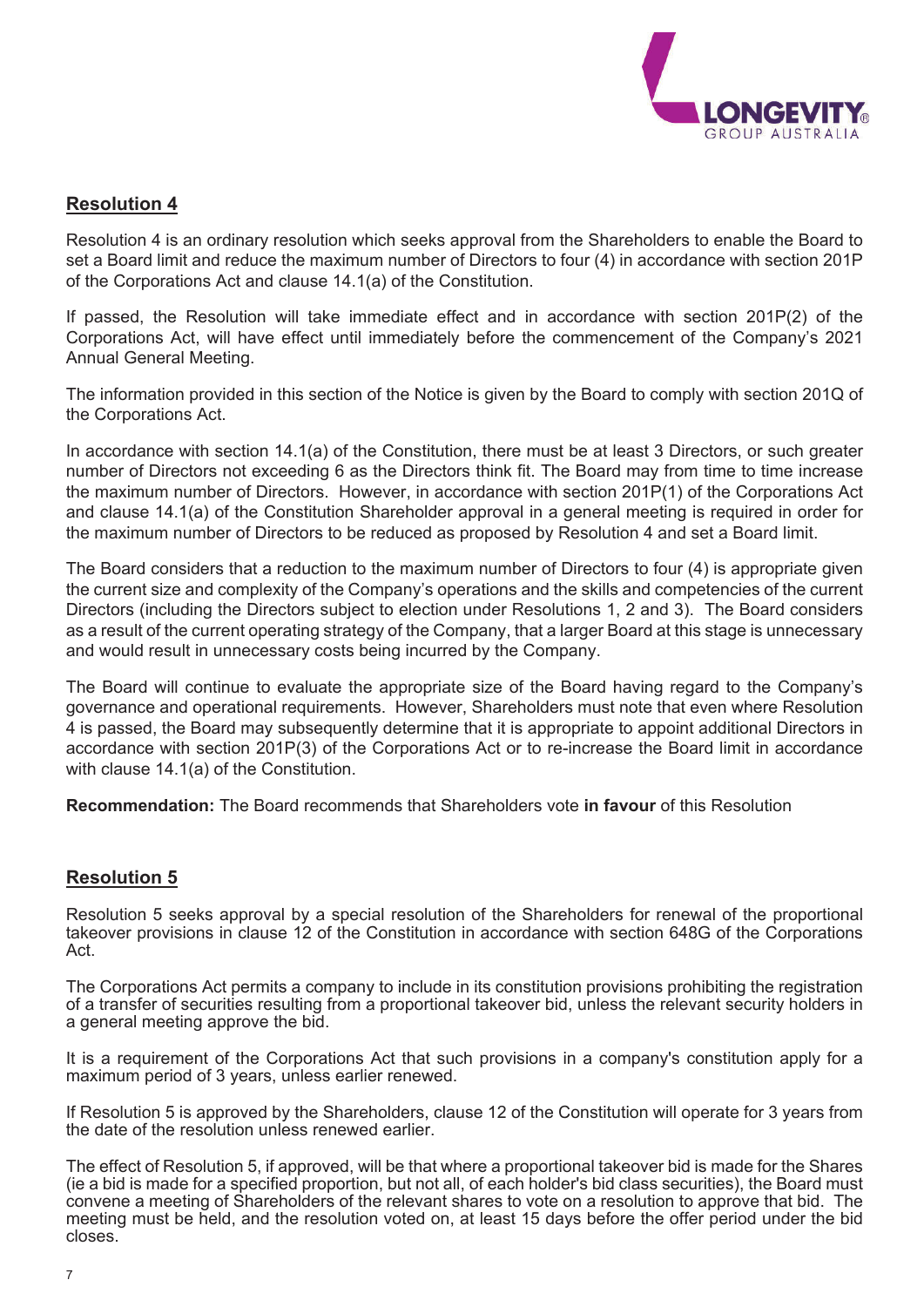

To be passed, the resolution must be approved by a majority of votes at the meeting, excluding votes by the bidder and its associates (if applicable). However, the Corporations Act also provides that, if the meeting is not held within the time required, then a resolution to approve the proportional takeover bid will be deemed to have been passed.

If the resolution to approve the proportional takeover bid is passed or deemed to have been passed, the transfer of Shares resulting from the acceptance of an offer under the bid will be permitted, and the transfers registered, subject to the Corporations Act and the Constitution.

If the resolution is rejected, the registration of any transfer of Shares resulting from an offer under the proportional takeover bid will be prohibited, and the bid is deemed to be withdrawn.

Clause 12 of the Constitution will not apply to full takeover bids.

In the Board's view, Shareholders should have the opportunity to vote on a proposed proportional takeover bid. A proportional takeover bid for the Company may enable control of the Company to be acquired by a party holding less than a majority interest. As a result, Shareholders may not have the opportunity to dispose of all of their Shares and risk being part of a minority interest in the Company or suffering loss if the takeover bid causes a decrease in the market price of the Shares or makes the Shares less attractive and, accordingly, more difficult to sell. Clause 12 of the Constitution would only permit this to occur with the approval of a majority of the Shareholders.

For Shareholders, the potential advantages of clause 12 of the Constitution are that it will provide them with the opportunity to consider, discuss in a meeting, and vote on whether a proportional takeover bid should be approved. This affords the Shareholders an opportunity to have a say in the future ownership and control of the Company and may help the Shareholders avoid being locked into a minority holding. The Board believes this will encourage any proportional takeover bid to be structured so as to be attractive to at least a majority of the Shareholders. It may also discourage the making of a proportional takeover bid that might be considered opportunistic. Finally, knowing the view of the majority Shareholders may help each individual Shareholder to assess the likely outcome of the proportional takeover bid and decide whether or not to accept an offer under the bid.

On the other hand, a potential disadvantage for Shareholders arising from clause 12 of the Constitution is that proportional takeover bids may be discouraged by the further procedural steps that the clause will entail and, accordingly, this may reduce the likelihood of any upwards pressure on the value of the Company's Shares based on potential takeover speculation (for example in the Low Volume Market). Shareholders may also be denied an opportunity to sell a portion of their shares at an attractive price where the majority rejects an offer from persons seeking control of the Company.

While the proportional takeover provisions have been contained in the Constitution, no takeover bids for the Company (either proportional or full) have been made or announced. Therefore, there is no example against which the advantages or disadvantages of the proportional takeover provisions may be assessed. However, the Board is not aware of any potential bid that was discouraged by the proportional takeover provisions.

The Directors consider that the proportional takeover provisions in clause 12 of the Constitution have no potential advantages or disadvantages for them (other than, in respect of those Directors who own or control Shares, in their capacity as shareholders) and that they remain free to make a recommendation on whether an offer under a proportional takeover bid should be accepted.

As at the date of this Explanatory Statement, none of the Directors are aware of any proposal by a person to acquire, or to increase the extent of, a substantial interest in the Company.

**Recommendation:** The Board recommends that Shareholders vote **in favour** of this Resolution

.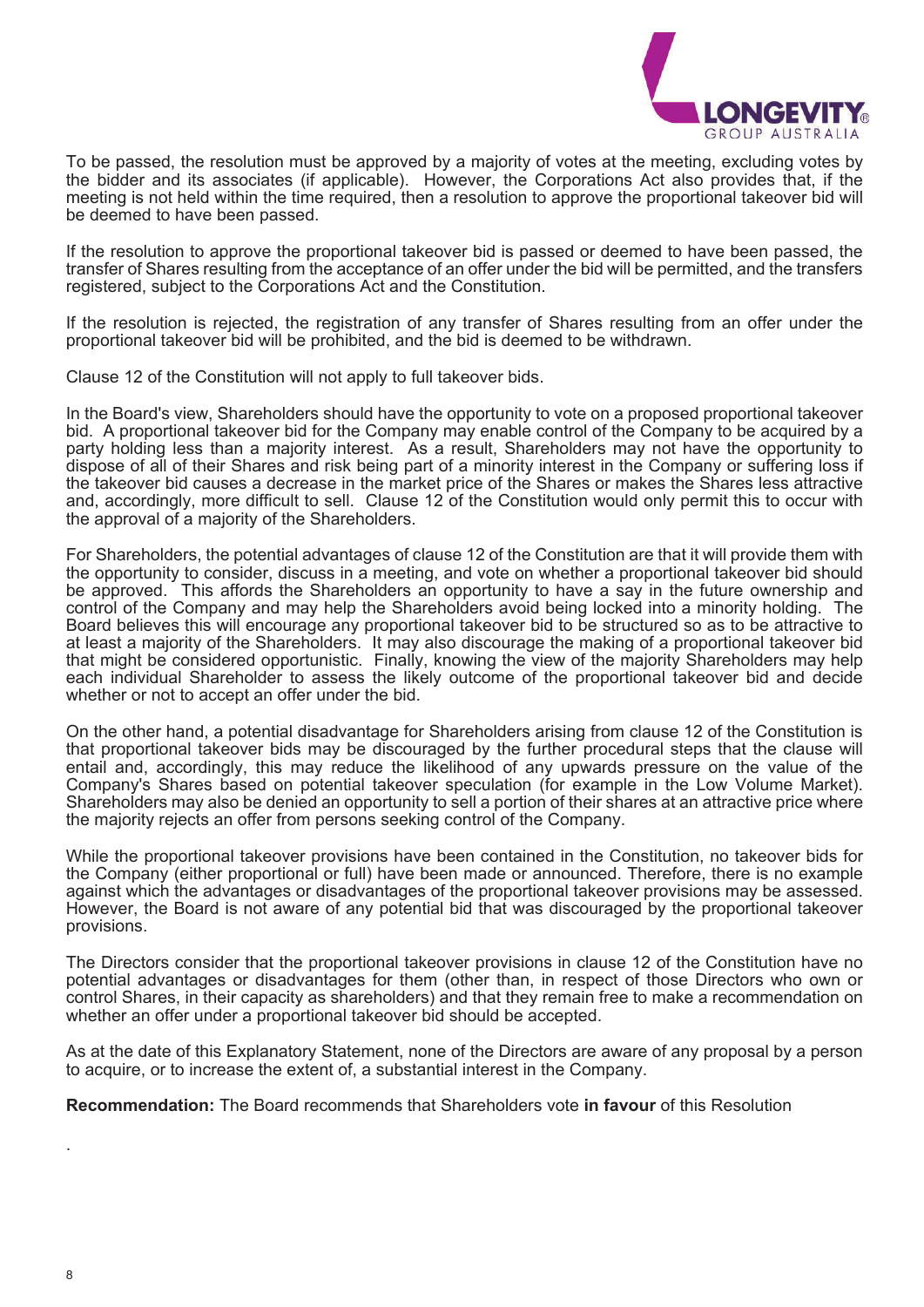

# **General Information**

This Notice of Annual General Meeting (**Notice**) relates to the 132nd Annual General Meeting (**Meeting**) of the shareholders of the Company (**Shareholders**).

The Meeting will take place virtually via the Lumi platform on Wednesday, 20 January 2021 commencing at 10.00am (AEDT).

The following documents accompany this Notice and are designed to assist Shareholders' understanding of the resolutions under consideration (**Resolutions**):

- **Explanatory Statement:** provides an explanation of the Resolutions and the disclosures required by law and has been prepared with the assistance of the Company's advisers; and
- **Proxy form**: to be used by Shareholders to appoint a proxy to vote on their behalf at the Meeting. Shareholders should read the above documents carefully.

Terms used in this Notice have the meanings given to them in the glossary immediately following the Explanatory Statement.

At the Meeting, the Chairperson will allow a reasonable opportunity for Shareholders to submit online questions via the Lumi platform about the business of the Meeting. In addition, as outlined in the General Information section of this Notice of Meeting, Shareholders are requested (where possible) to submit questions in advance of the Meeting by emailing questions to investorcentre@longevityga.com.au by 5.00pm on Wednesday 13 January 2021, or in writing to: PO Box 542 Camberwell, Vic. 3124.

#### **To vote you do not need to attend the meeting. As described next, you can vote early by returning your proxy form, or voting online.**

#### **Early Voting via Proxy**

While Shareholders will be provided with the opportunity to vote during the virtual Meeting, it would be desirable if they submit their votes beforehand by lodging a proxy form (if the Shareholder does not appoint a proxy, the Chairperson will be automatically appointed). Shareholders can do this by completing and lodging a proxy form either online or as a hard copy and returning it to Computershare no later than 10:00am on Monday 18 January 2021.

All undirected proxies held by the Chairperson will be voted **in favour** each of the Resolutions. Therefore, if a Shareholder wishes to vote "against" a Resolution or "abstain" from voting on a Resolution, the Shareholder's voting intentions must be clearly marked in the proxy form under "Items of Business".

There will also be the opportunity to change pre-submitted proxy votes during the virtual Meeting. If a Shareholder wishes to vote in a different manner than as originally indicated in a previously submitted proxy form, the Shareholder can do this by logging into the Lumi app and voting during the Meeting. Any votes cast during the Meeting by a Shareholder will void any pre-existing proxy appointments by that Shareholder (for this Meeting).

#### **Attending the Meeting**

In light of current public health restrictions relating to the spread of COVID-19 Longevity has made the decision to hold the Meeting as a fully virtual meeting. This meeting will take place on 20 January 2021 commencing at 10.00am (AEDT).

All Shareholders will have the opportunity to participate in the Meeting online via an internet connection (using a computer, laptop, tablet or smartphone).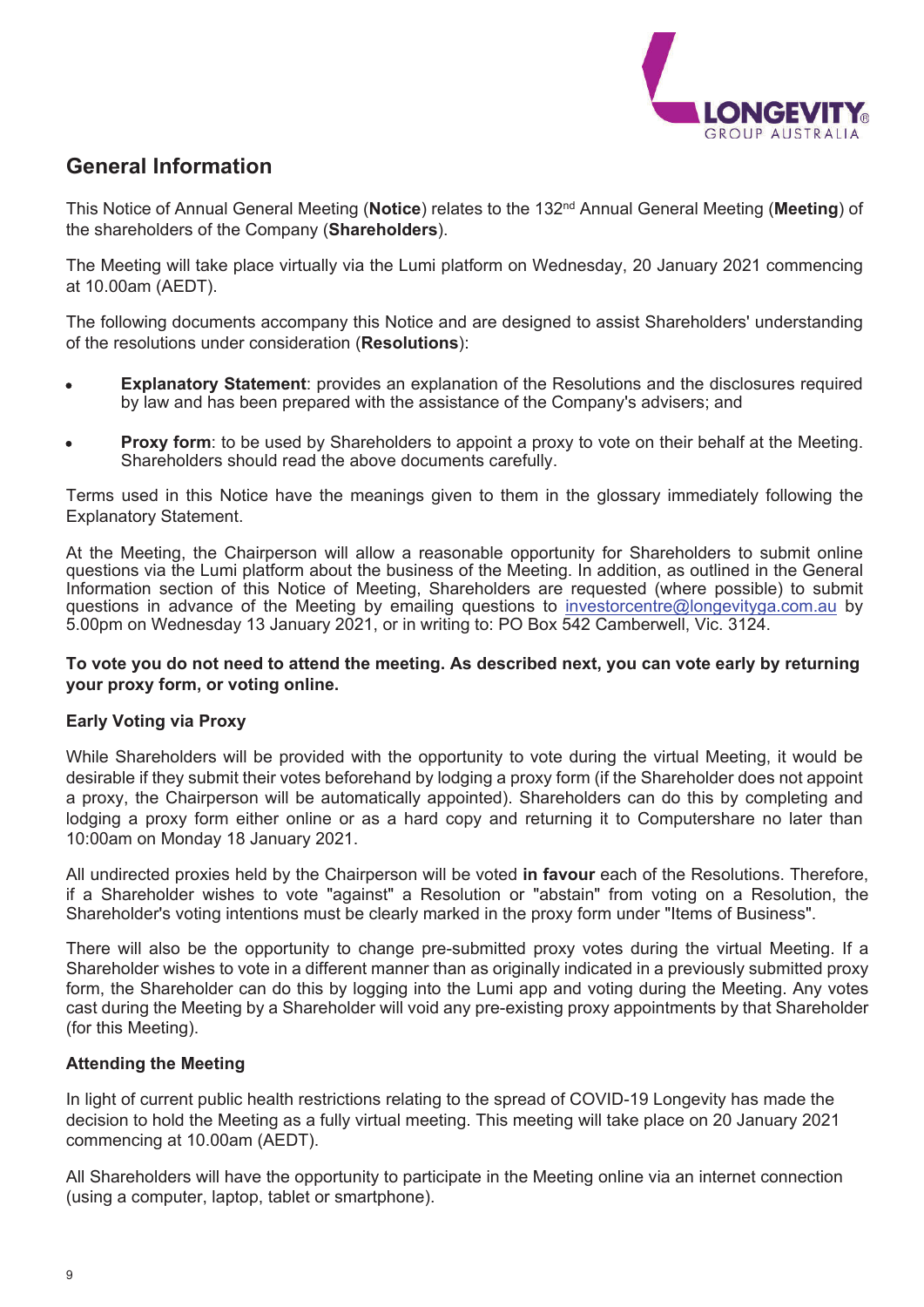

Virtual meetings are accessible on both desktop and mobile devices. In order to participate remotely you will need to either:

- (a) visit web.lumiagm.com on your desktop or mobile device. Ensure that your browser is compatible. Lumi AGM supports the latest version of Chrome, Safari, Internet Explorer, Edge or Firefox; or
- (b) download Lumi AGM from the App Store or Google Play Stores for free. Search for "Lumi AGM".

We would encourage you download the app prior to the Meeting to ensure that you can participate successfully.

If you have any questions, or need assistance with the online process, please contact Computershare on 1300 850 505 between 8.30am and 5.00pm Monday to Friday.

#### **For assistance with the Lumi platform and joining the meeting**, **please contact (03) 9415 4024**. **This line will be active for one hour before the commencement of the Meeting and all calls to this number will be given top priority.**

Audio will stream through the selected device, so Shareholders will need to ensure that they have the volume control on their headphones or device turned up.

As a Shareholder you may participate in the online Meeting, vote on the resolutions to be put to Shareholders, and submit online questions, by using your own computer or mobile device. Shareholders will still be able to appoint a proxy to vote for them as they have in the past, by following the instructions on the Proxy Form and this Notice of Meeting.

Details of how to participate 'virtually' are provided in the accompanying Online Meeting Guide, with instructions for accessing the virtual meeting. Shareholders are encouraged to review this guide before the Meeting.

Shareholders will require the meeting ID – which is **326-565-042** – as well as their **Shareholder Meeting Access Number starting with a C and is 11 digits long,** which can be found on their proxy form, for verification purposes. If a person is nominated as a proxy by a Shareholder, the proxy holder will need to obtain the proxy holder username and password to enable the proxy holder to vote. The proxy holder username and password can be obtained by contacting Computershare on +61 3 9415 4024 during the online registration period which will open 1 hour before the start of the meeting.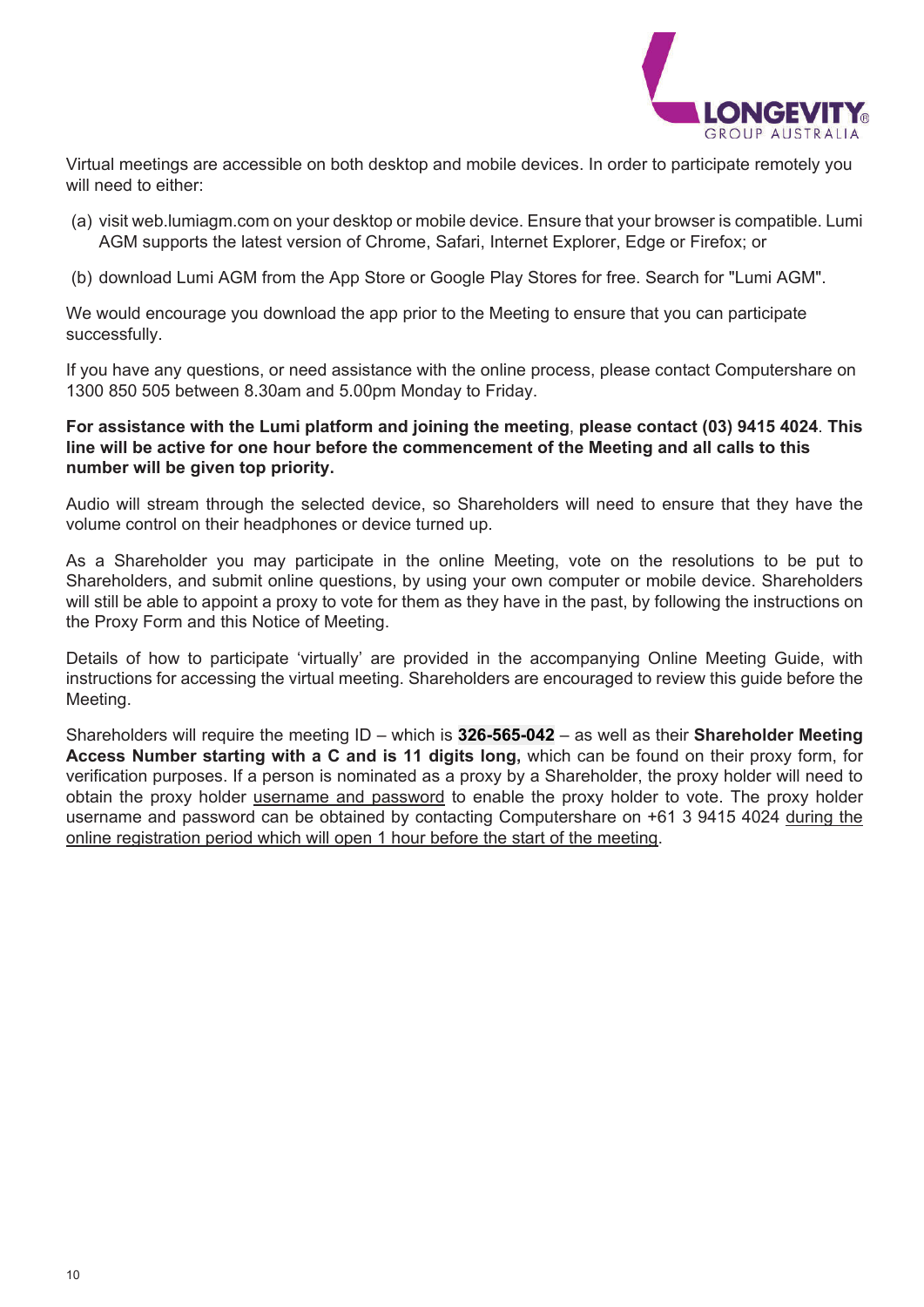

# **Online Meeting Guide**

#### **Getting Started**

If you choose to participate online you will be able to view a live webcast of the meeting, ask the Directors questions online and submit your votes in real time and you will need to either:

a) Visit https://web.lumiagm.com on your smartphone, tablet or computer. You will need the latest versions of Chrome, Safari, Internet Explorer 11, Edge and Firefox. Please ensure your browser is compatible; or

b) Download the Lumi AGM app from the Apple App or Google Play Stores by searching for Lumi AGM.



To log in, you must have the following information:

#### **Australian Residents**

Shareholder Meeting Access Number starting with a C and Password (postcode of your registered address)

#### Overseas Residents

Username (SRN or HIN) and Password (three-character country code) e.g. New Zealand - NZL; United Kingdom - GBR; United States of America - USA; Canada - CAN. A full list is provided at the end of this guide.

#### Appointed Proxy

To receive your username and password, please contact Computershare Investor Services on +61 3 9415 4024 during the online registration period which will open 1 hour before the start of the meeting.

Online registration will open 1 hour before the start of the meeting

To participate in the meeting, you will be required to enter the unique 9 digit Meeting ID provided above.



To proceed into the meeting, you will need to read and accept the Terms and Conditions.